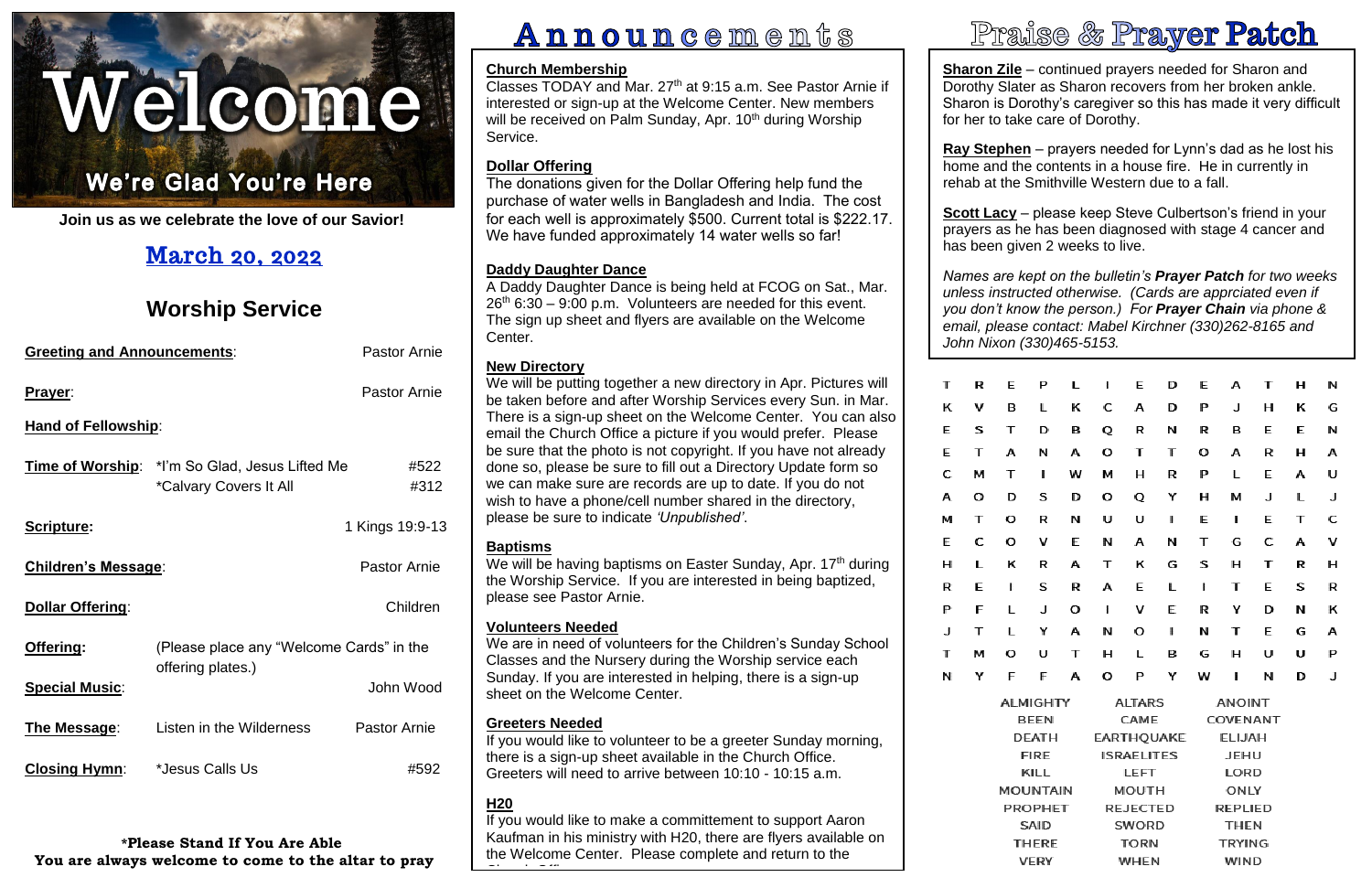# **Scripture**

## **1 Kings 19:9-13 NIV**

**<sup>9</sup>** There he went into a cave and spent the night. And the word of the LORD came to him: "What are you doing here, Elijah?" **<sup>10</sup>** He replied, "I have been very zealous for the LORD God Almighty. The Israelites have rejected your covenant, torn down your altars, and put your prophets to death with the sword. I am the only one left, and now they are trying to kill me too." **<sup>11</sup>** The LORD said, "Go out and stand on the mountain in the presence of the LORD, for the LORD is about to pass by." Then a great and powerful wind tore the mountains apart and shattered the rocks before the LORD, but the LORD was not in the wind. After the wind there was an earthquake, but the LORD was not in the earthquake. **<sup>12</sup>** After the earthquake came a fire, but the LORD was not in the fire. And after the fire came a gentle whisper. **<sup>13</sup>** When Elijah heard it, he pulled his cloak over his face and went out and stood at the mouth of the cave. Then a voice said to him, "What are you doing here, Elijah?"

- In order to listen in the wilderness we need to learn to **and the set of the set of the set of the set of the set of the set of the set of the set of the set o**
- **II.** In order to listen in the wilderness we need to  $be \fbox{1}$
- **III.** In order to listen in the wilderness we need to

 $\mathcal{L}=\mathcal{L}^{\mathcal{L}}$ 

Attendance Last Sunday **78** Offering Last Sunday **\$4,876.00 First Church<br>of God** 

# Sermon Notes

Web: [www.woosterfirst.cggc.org](http://www.woosterfirst.cggc.org/) E-mail: info@woosterfirst.cggc.org Phone: (330) 262-3691 Facebook: First Church of God



# Week at a Glance

| <b>TODAY:</b>     | <b>Dollar Offering</b>                 |                           |  |
|-------------------|----------------------------------------|---------------------------|--|
|                   | 8:00a.m.                               | <b>Bible Study</b>        |  |
|                   | $9:15$ a.m.                            | <b>Sunday School</b>      |  |
|                   | $9:45$ a.m.                            | Fellowship                |  |
|                   | $10:30$ a.m.                           | Worship                   |  |
| <b>TUES 22nd:</b> | <b>Homebound Food Box Distribution</b> |                           |  |
|                   | 4:30 p.m.                              | <b>TOPS</b>               |  |
| <b>WED 23rd:</b>  | $9:15$ a.m.                            | Women's Bible Study       |  |
| <b>THUR 24th:</b> | 8:30a.m.                               | <b>Line Dancing Class</b> |  |
|                   | $10:30$ a.m.                           | Al-Anon                   |  |
| <b>SAT 26th:</b>  | 6:30 p.m.                              | Daddy Daughter Dance      |  |

# Ministerial Staff

**Senior Pastor: Arnie Kaufman** Home Phone: (330) 264-6388 E-mail: [pastor@woosterfirst.cggc.org](mailto:pastor@woosterfirst.cggc.org) Office Hours: 9:00 a.m. – 1:00 p.m., Monday - Friday

**Secretary: Amanda McVay-White**

Church Phone: (330) 262-3691 E-Mail: info@woosterfirst.cggc.org Office Hours: 7:30 a.m. – 12:30 p.m., Monday - Thursday **Contact Us At …** 1953 Akron Road Wooster, OH 44691

### Service Cancellation

- Will be announced over the WQKT radio station
- Outgoing answering machine message to inform of cancellation
- Announcement on the Church's Web Page
- Announcement on the Church's Facebook Page

# Listen in the Wilderness



YouTube QR Code